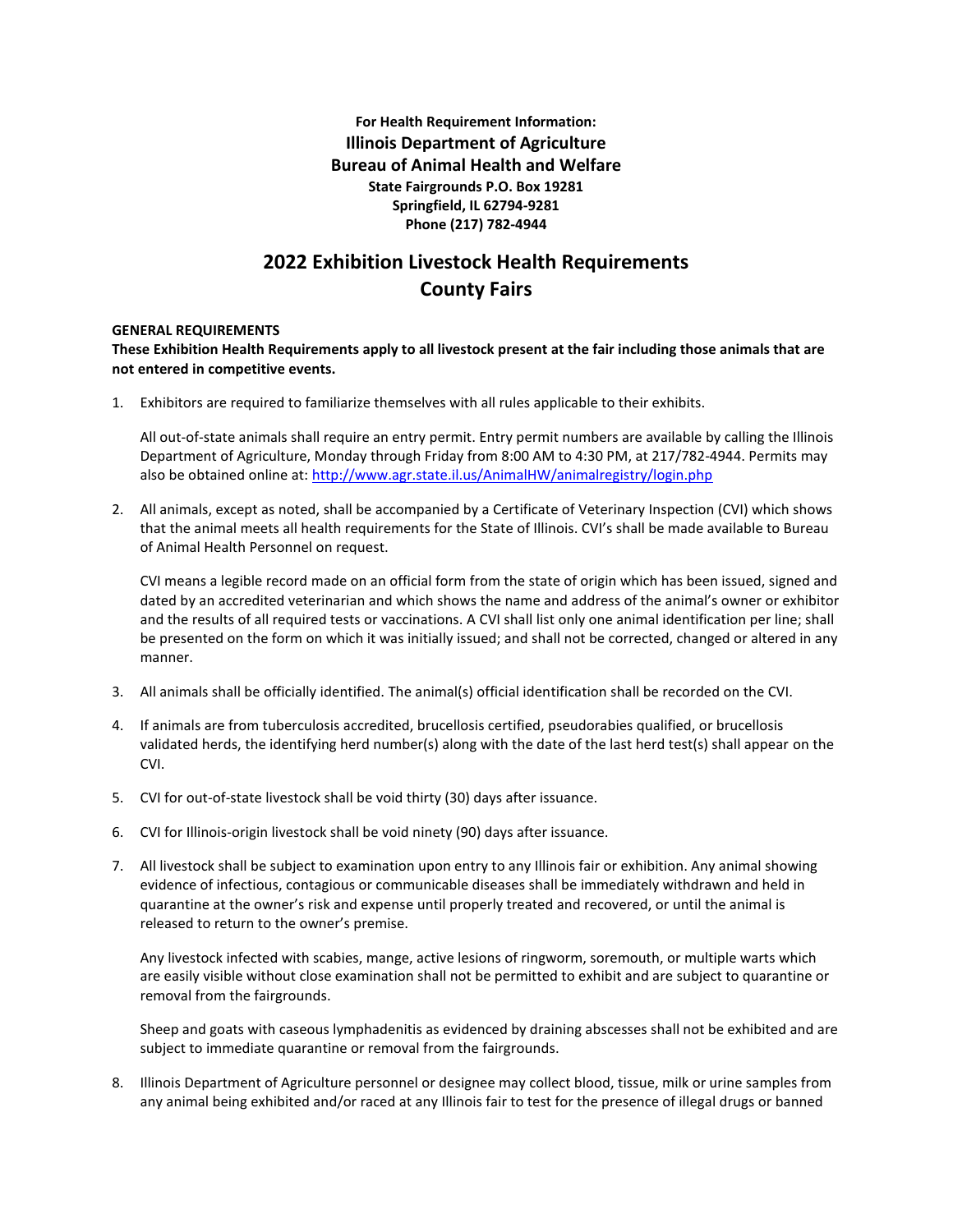substances. New examination techniques, such as ultrasound, may also be used at anytime while the animals are on the grounds of any Illinois fair or exhibit.

The Illinois Department of Agriculture or designee may collect urine, blood, tissue or other test samples from exhibition animals at the time of slaughter.

- 9. All exhibitors of animals at any Illinois fair or exhibition shall comply with the provisions of the Illinois Humane Care for Animals Act. If violations are observed, the animals(s) will be excused from exhibition and ordered removed from the grounds with all awards being forfeited. Any practice or deviation from normal, accepted care, including physical, medical or mechanical application, shall constitute a violation of show rules and may result in the animal(s) disqualification and removal from the fairgrounds.
- 10. Any Illinois cattle, bison, cervidae or goats being exhibited in non-accredited free states must be isolated from the remainder of the herd/flock upon return to Illinois and retested for tuberculosis 60-120 days post-entry.

# **CATTLE**

## **Identification**

Individual identification of each animal shall be either a fully healed and legible tattoo, approved official ear tag, registration number (can only be used if the tattoo is recorded on the registration certificate or for breeds where pictures are acceptable), or individual brands, if brand is recorded on the registration certificate.

# **Illinois Cattle**

**Brucellosis** - Illinois is a Bovine Brucellosis Class-Free State. Brucellosis testing is not required for Illinois cattle.

**Tuberculosis** - Illinois is an Accredited Tuberculosis- Free State. Tuberculin testing is not required for Illinois cattle.

**Please note: Illinois calves under 6 months of age, and Illinois steers are not required to have a Certificate of Veterinary Inspection.** 

## **Out-of-State-Cattle**

All out-of-state cattle are to be accompanied by an entry permit. Entry permit numbers are available by calling the Illinois Department of Agriculture, Monday through Friday from 8:00 AM to 4:30 PM, at 217/782-4944. Permits may also be obtained online at:

<http://www.agr.state.il.us/AnimalHW/animalregistry/login.php>

## **Brucellosis**

- 1. Female cattle six (6) months of age and older and bulls eighteen (18) months of age and older shall be negative to an official test for brucellosis within thirty (30) days prior to entry, unless exempt by one (1) of the following:
	- a. A. Originate directly from a certified brucellosis-free herd.
	- b. B. Official vaccinates of dairy breeds under twenty (20) months of age or official vaccinates of beef breeds under twenty-four (24) months of age.
	- c. C. Animal originated from a "Class Free" state (if entire state is so classified)
	- d. D. Steers and spayed heifers are not required to be tested for brucellosis.
- 2. The negative brucellosis test shall be conducted at a state or federal laboratory within 30 days prior to exhibition.

## **Tuberculosis**

- 1. Accredited Tuberculosis Free States
	- a. No tuberculin test required. All cattle, including steers, originating from an Accredited Tuberculosis Free State, may enter Illinois for exhibition when accompanied by a CVI issued by an accredited veterinarian within 30 days.
- 2. Non-Accredited Tuberculosis Free Areas or States (Not TB Free)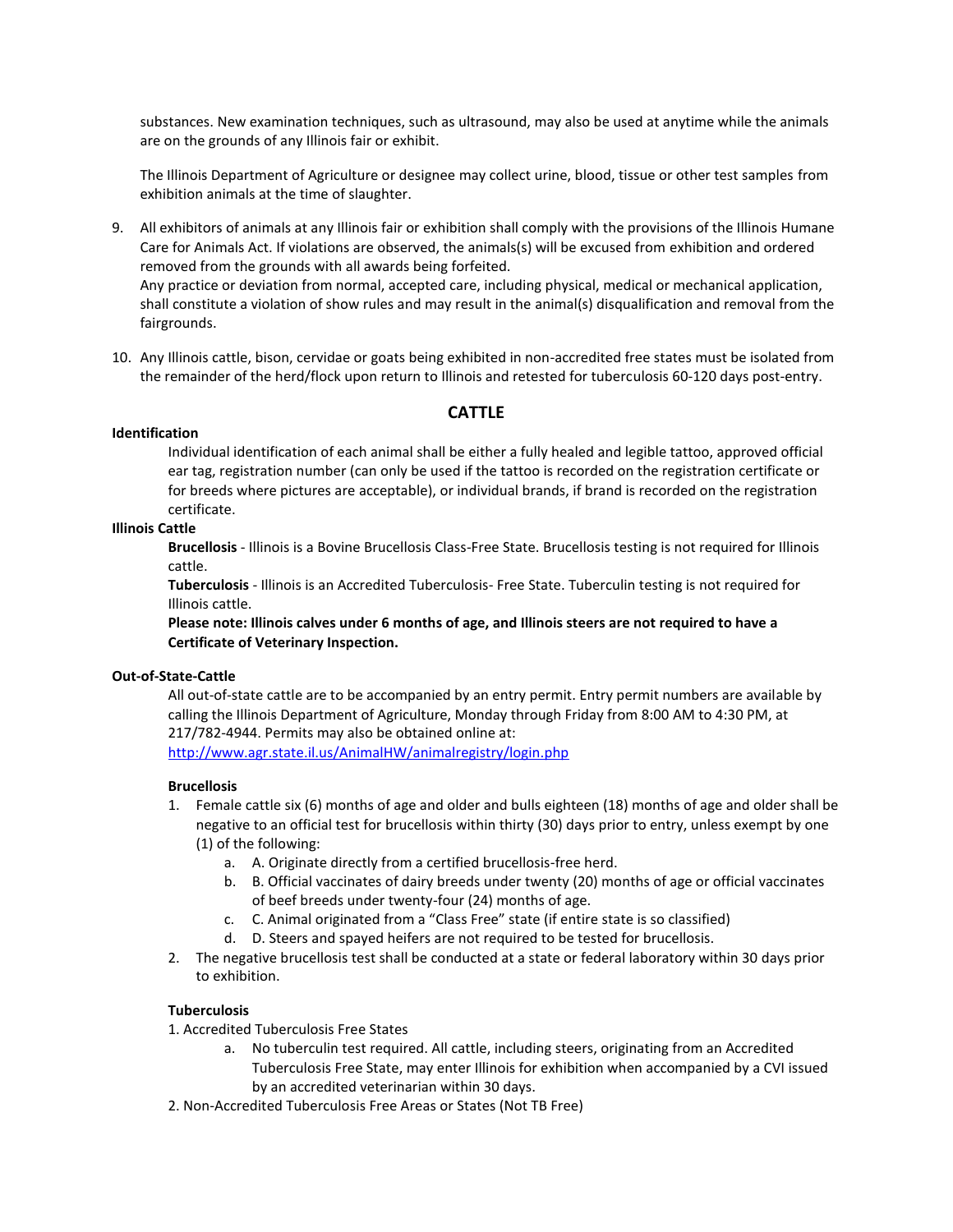- a. Cattle must originate from a herd where a complete herd test was conducted within the past year.
- **b.** The individual animals entering Illinois must be negative to an additional tuberculin test conducted **within 30 days prior to exhibition.**
- c. Cattle that enter Illinois for exhibition and remain in Illinois (animal does not return to the state of origin within 30 days) must be isolated and retested for TB 60-120 days from the last official TB test date.

# **SWINE**

## **Illinois Swine**

#### **Identification**

- 1. Swine shall be identified by an official ear tag, tattoo or recognized breed ear notch.
- 2. Ear notch identification is acceptable for all barrows, crossbred gilts and breeding swine.

**(Note: Ear notch identification of crossbred swine does not satisfy USDA identification requirements for interstate movement or official testing.)** 

### **Brucellosis**

Brucellosis testing is not required for Illinois swine.

#### **Pseudorabies**

Pseudorabies testing is not required for Illinois swine.

#### **Out-of-State Swine**

All out-of-state swine are to be accompanied by an entry permit. Entry permit numbers are available by calling the Illinois Department of Agriculture, Monday through Friday from 8:00 AM to 4:30 PM, at 217/782-4944. Permits may also be obtained online at:

<http://www.agr.state.il.us/AnimalHW/animalregistry/login.php>

#### **Identification**

- 1. Individually identified by an official ear tag, tattoo or recognized breed ear notch.
- 2. Ear notch identification is not acceptable for crossbred animals.

#### **Brucellosis**

- 1. Breeding swine 4 months of age and older shall be negative to an official test for brucellosis within 30 days prior to exhibition unless exempt by one (1) of the following:
	- a. Originate immediately and directly from a validated brucellosis-free herd.
	- b. Originate directly from a validated brucellosis-free state.
- 2. Swine brucellosis tests for exhibition shall be conducted at a state or federal laboratory.

#### **Pseudorabies**

- 1. Swine originating from a Pseudorabies Stage IV or V state are exempt from the pseudorabies testing requirement.
- 2. Swine originating from a Pseudorabies Stage III state shall be negative to an official test for pseudorabies conducted within thirty (30) days prior to entry or originate immediately and directly from a qualified pseudorabies negative herd.
- 3. Swine originating from a Pseudorabies Stage I or II state shall be negative to an official test for pseudorabies conducted within the 10 days prior to entry.
- 4. Barrows and females in market classes must meet the same requirements as breeding swine.

# **SHEEP**

# **Identification**

• Individual identification of each animal shall be by an ear tattoo or official metal or plastic tag. A microchip ID is acceptable if the owner provides the reader.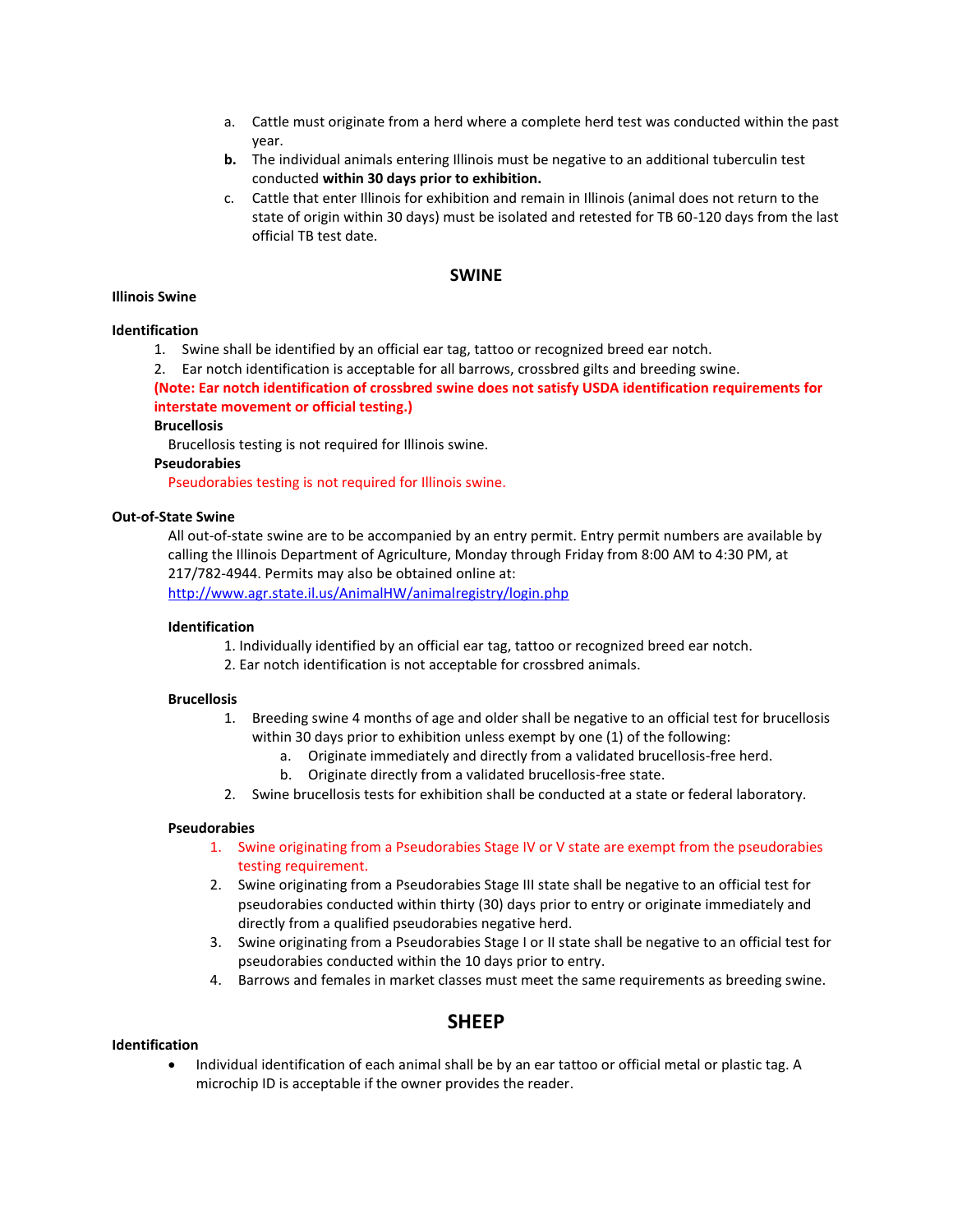- Ear tattoos may be used when a registration certificate, listing the tattoo number, accompanies the animal.
- When using ear tags, the tag must indicate the premises ID and state of origin. The tag number must be assigned by a state or APHIS representative and recorded in the Scrapie Record Database.

# **Market Lambs**

All market lambs must be slick shorn (show ring ready) before weigh-in so that show lamb fungus can be identified.

## **Illinois Sheep**

- 1. Sheep originating from a flock that has previously been classified as either an infected or source flock can be exhibited in Illinois upon the completion of an approved flock plan.
- 2. For any animal born after 1/1/2002, the CVI must include the flock of birth and the flock of origin, if different.

# **Out-of-State Sheep**

All out-of-state sheep are to be accompanied by an entry permit. Entry permit numbers are available by calling the Illinois Department of Agriculture, Monday through Friday from 8:00 AM to 4:30 PM, at 217/782-4944. Permits may also be obtained online at[: http://www.agr.state.il.us/AnimalHW/animalregistry/login.php](http://www.agr.state.il.us/AnimalHW/animalregistry/login.php)

- 1. Sheep originating from a flock that has previously been classified as either an infected or source flock can be exhibited in Illinois upon the completion of an approved flock plan.
- 2. For any animal born after 1/1/2002, the CVI must include the flock of birth and the flock of origin, if different.

# **GOATS**

## **Identification**

- 1. Individual identification of each animal shall be by an ear tattoo or official metal or plastic tag. A microchip ID is acceptable if the owner provides the reader.
- 2. Tattoos may be used when a registration certificate, listing the tattoo number, accompanies the animal.
- 3. When using ear tags, the tag must indicate the premises ID and state of origin. The tag number must be assigned by a state or APHIS representative and recorded in the Scrapie Record Database.
- 4. Ears should be used for tattooing when possible. If there is no space in the ear, the flank or tail fold may be used.

# **Illinois Goats**

- 1. Goats originating from a herd that has previously been classified as either an infected or source herd can be exhibited in Illinois upon the completion of an approved herd plan.
- 2. For any animal born after 1/1/2002, the CVI must include the flock of birth and the flock of origin, if different.

# **Out-of-State Goats**

All out-of-state goats are to be accompanied by an entry permit. Entry permit numbers are available by calling the Illinois Department of Agriculture, Monday through Friday from 8:00 AM to 4:30 PM, at 217/782-4944. Permits may also be obtained online at:

<http://www.agr.state.il.us/AnimalHW/animalregistry/login.php>

- 1. Goats originating from a herd that has previously been classified as either an infected or source herd can be exhibited in Illinois upon the completion of an approved herd plan.
- 2. Tuberculosis- Goats from areas or states that are not Accredited Bovine Tuberculosis Free, must be accompanied by a CVI indicating that the goats originated from a herd where a complete negative herd test has been conducted within the past twelve (12) months and the individual animals are negative to a tuberculin test conducted within thirty (30) days prior to entry. For any animal born after 1/1/2002, the CVI must include the flock of birth and the flock of origin, if different.